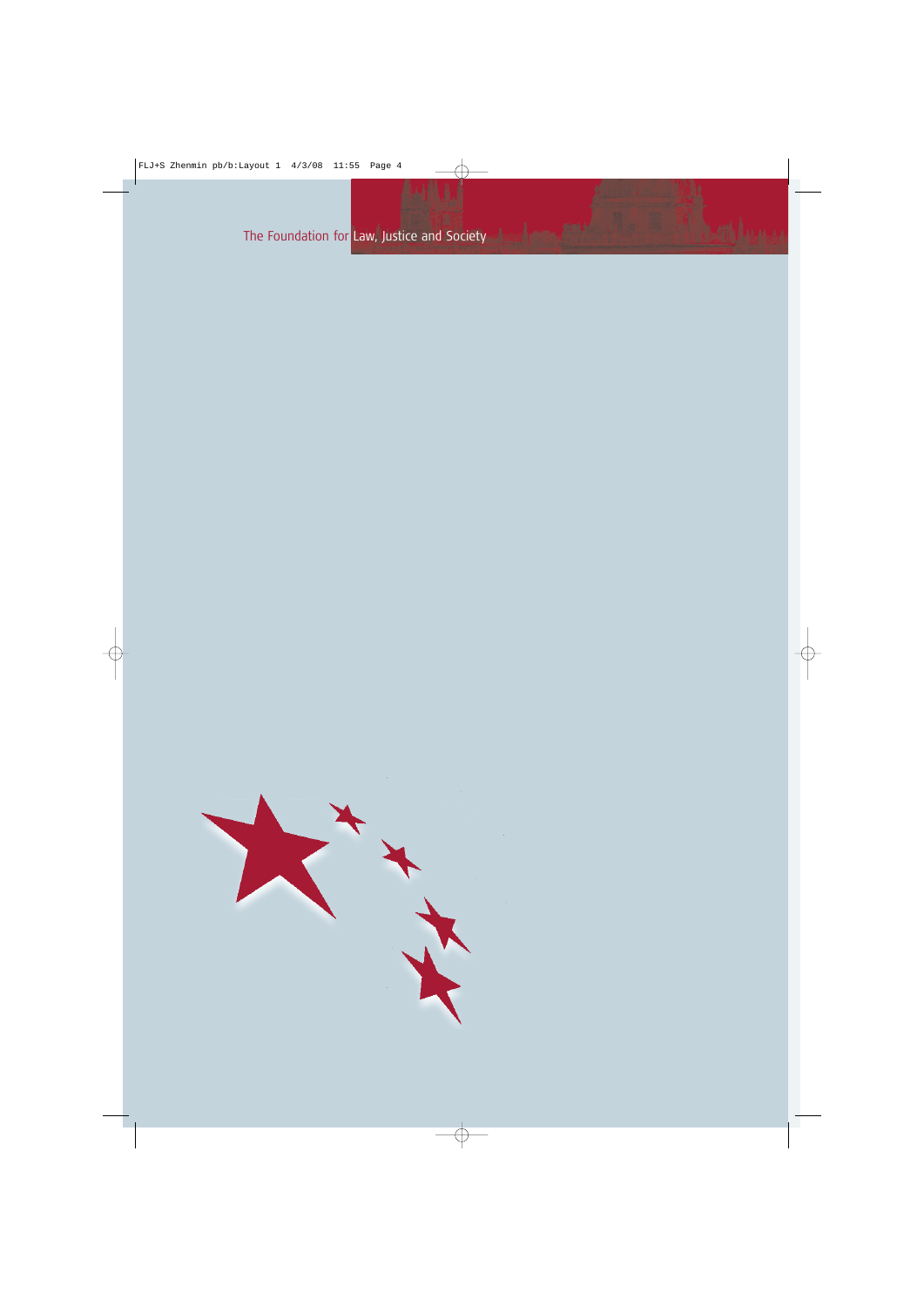# Executive Summary

- Constitutional disputes are unique among social disputes, given that the constitutionality or legality of laws (acts) and government actions is contested, and to solve them requires particular institutions and procedures. China revised its legal system, including criminal, civil, and administrative litigation procedures, after the Cultural Revolution in the late 1970s and promised to establish a socialist rule of law through the 1999 constitutional amendments. However, China was slow to develop a sound constitutional review mechanism, which meant that constitutional law did not form part of the common conception of rule of law.
- Constitutional litigation is an important component of the rule of law. Recent years have witnessed a marked progress in the establishment of a workable constitutional review system and an improved constitutional interpretation mechanism. As the supreme organ of state power, the National People's Congress (NPC) and its Standing Committee (NPCSC) are responsible for constitutional review, and the NPCSC is China's constitutional interpretation body.
- In 2000 the Law on Legislation was enacted to introduce a new constitutional review procedure. Now any institution, citizen, or enterprise may file a constitutional complaint against an administrative

or local regulation to the NPCSC. The NPCSC has a special department to consider such actions. Although the number of cases is not publicized, media reports suggest that many cases have tested China's new constitutional review procedure and the constitutional interpretation system, mainly brought by the general public. The issues include discrimination, equality, the right to receive education, economic matters, and so on. Decisions are not formally made or publicized by the NPCSC, although this may change in time.

- It would be beneficial to establish a separate institution especially for constitutional review and constitutional interpretation. The constitutional review and interpretation procedure should also be more standardized and legalized.
- In the future, citizens' fundamental constitutional rights should be mainly protected by ordinary courts through ordinary judicial procedures. The constitutional council or committee should only be responsible for abstract constitutional review and interpretation. There should be a division of labour on constitutional matters between this constitutional council or committee and ordinary courts. This would integrate the new constitutional review and interpretation mechanism with the people's congresses system.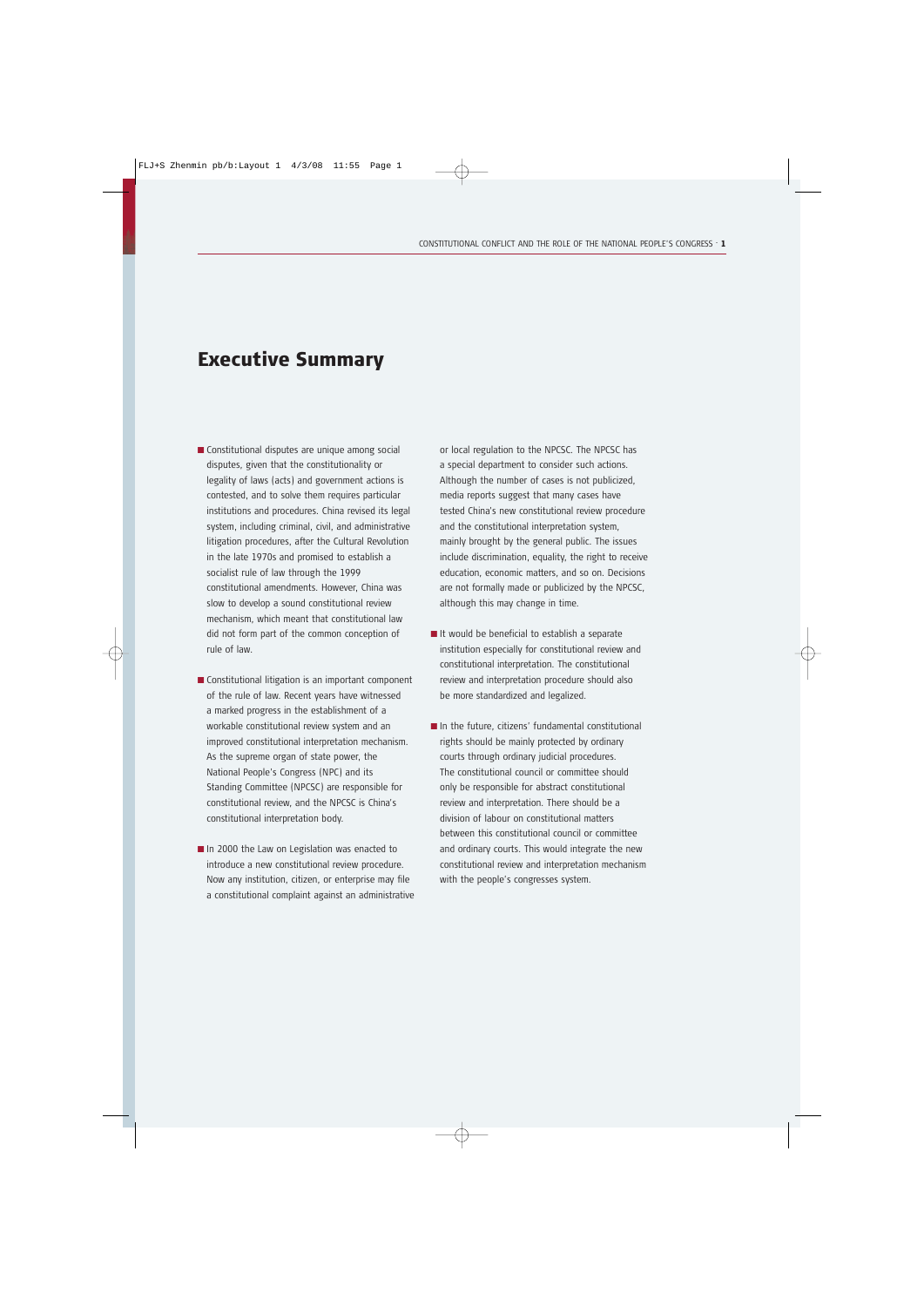# Constitutional Conflict and the Role of the National People's Congress

#### *Introduction*

Over many years in China, there has been uncertainty over the mechanism by which to settle disputes, whether in court or an arbitration proceeding, in which the constitutionality or legality of an act (law), or government or local regulation, is called into question. For instance, one company is litigating against another company in a Chinese court, and a new executive regulation passed by the State Council (China's cabinet) is applied to settle this dispute. However, if the defendant company challenges the constitutionality of this executive regulation, this would substantially influence the final result of the court proceeding. How could the defendant company proceed its constitutional claims and what procedures would be instigated by this action?

If such issues are raised, according to the Chinese constitutional and legal systems, the National People's Congress (NPC) and its Standing Committee (NPCSC) are vested with the power to conduct constitutional review and settle constitutional disputes. Nevertheless, there are many problems to be resolved. Firstly, the NPC and NPCSC are charged with constitutional review and interpretation, but rarely enact it, which means that, in practice, there are still many lower level regulations inconsistent with the constitution and higher level laws. Secondly, current mechanisms for invoking review or interpretation are too complicated; even if improved, current mechanisms would still not be adequate. To overcome this, it may be necessary to establish a special constitutional council/committee (or court), or to give the Supreme People's Court (SPC) or ordinary courts more powers. Thirdly, if the current system is maintained, the role of ordinary courts may need to be revised or their powers in relation to the NPC and NPCSC clarified. In this policy brief, I will analyse the recent efforts by the NPC and the NPCSC in formalizing relevant procedures and addressing other problems.

# *The NPC and the NPCSC as China's primary constitutional dispute resolution body*

According to the Chinese constitution, the NPC and NPCSC are not only China's highest legislative bodies, but also authoritative dispute resolution organs. They are responsible for enforcing the Chinese constitution and interpreting the constitution and acts. NPC involvement may potentially influence dispute resolution in two ways: one is the constitutional *review* of acts by the NPC; the second the constitutional and legal *interpretation* by the NPCSC, which may influence the court ruling and thereby have an indirect impact on dispute resolution.

# *Constitutional contradiction: Special Administrative Regions*

The NPC is responsible for reviewing the constitutionality of acts made by itself or the NPCSC. Of course it also has the general power to review the constitutionality of the actions by the State Council and the Central Military Commission. Since 1982, however, there have been only two cases where the NPC did constitutionally review the acts made by itself.

China and the UK concluded the *Joint Declaration on the Question of Hong Kong* in 1984, according to which China would resume sovereignty over Hong Kong on 1 July 1997. The post-1997 basic policies of China regarding Hong Kong were elaborated by the Chinese government in the *Joint Declaration*. These basic policies encompass, primarily, the concepts of 'one country two systems', 'Hong Kong people running Hong Kong', and a high level of autonomy. China promised in the *Joint Declaration* that it would make a law to enshrine these policy commitments so that these basic policies do not change whenever the leadership changes. Serving as the mini-constitution for the future Hong Kong Special Administrative Region (SAR), the Basic Law was thus enacted by the NPC on 4 April 1990 after a drafting process lasting nearly five years.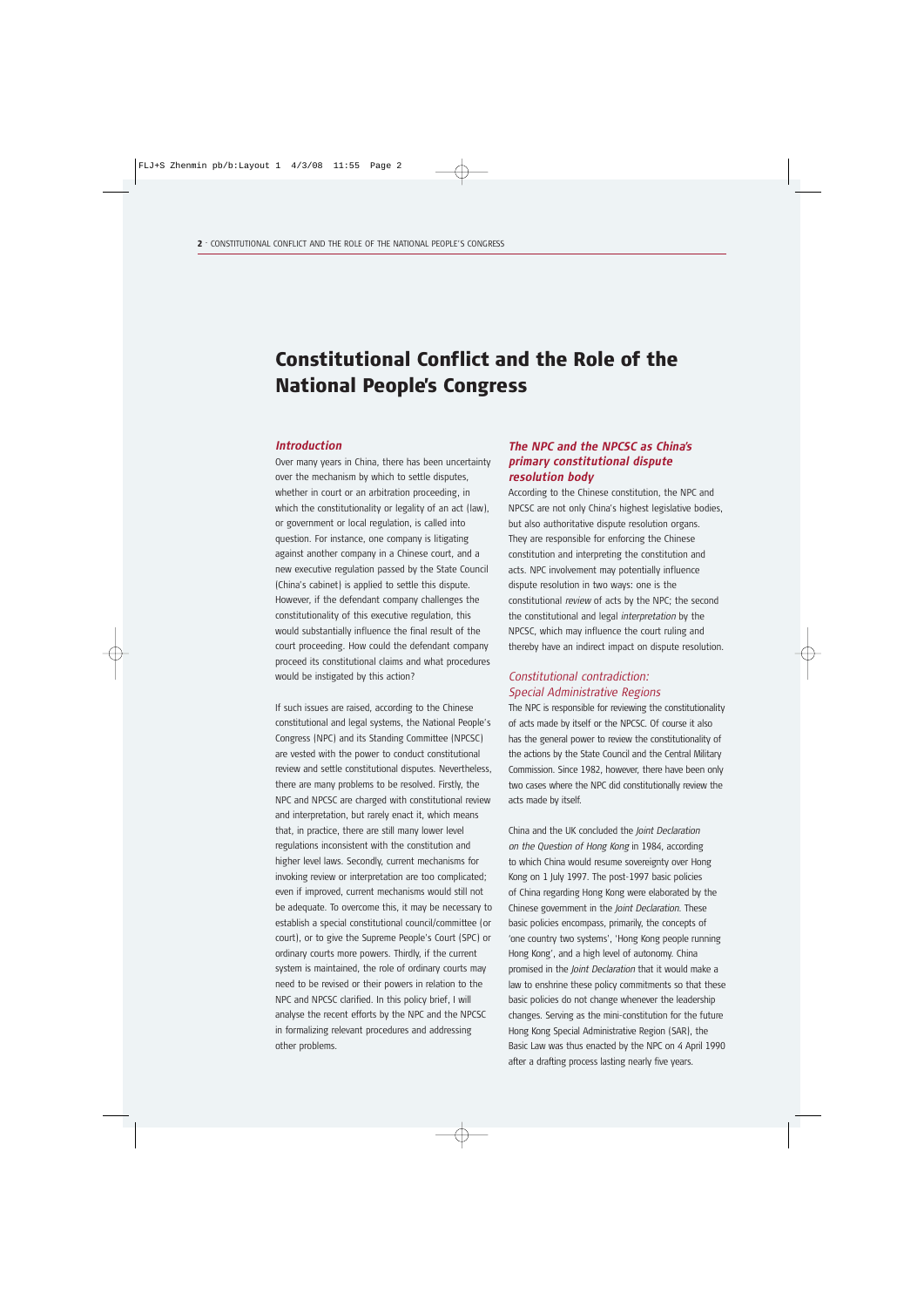During the drafting process, some members of the Hong Kong legal profession raised a constitutional question. The Basic Law (draft) itself was good enough to protect the capitalism, rule of law, and style of life in Hong Kong. However, upon Hong Kong's return to Chinese sovereignty, it was also subject to the higher law of the Chinese constitution itself, which is a socialist constitution requiring that socialism be practised all over China. Article 1 explicitly provides that:

*The People's Republic of China is a socialist state under the people's democratic dictatorship led by the working class and based on the alliance of workers and peasants. The socialist system is the basic system of the People's Republic of China. Sabotage of the socialist system by any organization or individual is prohibited.*

By contrast, Hong Kong SAR Basic Law clearly provides that Hong Kong does not practice socialism and shall maintain its capitalism for fifty years after its handover to China in 1997. The Basic Law would appear to fundamentally contradict the Chinese constitution, and there were concerns that the Basic Law might be subject to Chinese constitutional review in the future. If so, the constitutional uncertainty that would result could lead to social unrest, and severely strike the confidence of the business community. In order to solve this constitutional question, upon the adoption of the Basic Law in the Seventh NPC, the NPC conducted a review of the Basic Law and made the following amendment to Article 31 of the constitution:

*'The state may establish special administrative regions when necessary. The systems to be instituted in special administrative regions shall be prescribed by law enacted by the National People's Congress in light of the specific conditions.' The Basic Law of the Hong Kong Special Administrative Region is constitutional as it is enacted in accordance with the Constitution of the People's Republic of China and in* light of the specific conditions of Hong Kong.<sup>1</sup>

This decision settled the constitutionality question of the Hong Kong Basic Law. The Chinese constitution therefore not only safeguards socialism in mainland China, but also permits capitalism in some special Chinese territories. The decision served to promote confidence amongst the Hong Kong legal profession and its people in the constitutionality of the Basic Law.

More recently, when the Basic Law of the Macao SAR was adopted in March 1993, the NPC conducted another constitutionality review and passed exactly the same decision.<sup>2</sup> To date, the NPC has yet to conduct constitutional reviews of acts by the NPCSC, or regulations by the State Council or Central Military Commission, or by provincial congresses.

### *The scope of NPCSC constitutional review*

The NPC meets only once a year, with each session lasting between ten days and two weeks. It has over 2900 members and nine sub-committees. Clearly, it is technically impossible for the NPC to frequently exercise its function as China's 'constitutional court'. Consequently, the Chinese constitution primarily empowers the NPCSC to exercise constitutional review.

The NPCSC has 175 members, and meets every two months, enabling it to enact this role much more effectively. According to the constitution, The NPCSC has the power to:

- interpret the constitution and supervise its enforcement;
- interpret statutes;
- annul administrative rules and regulations, decisions, or orders of the State Council that contravene the constitution or the statutes; and
- annul local regulations or decisions of the organs of state power or provinces, autonomous regions, and municipalities directly under the central government that contravene the constitution, the statutes, or the administrative rules and regulations.

2. *Decision of the National People's Congress on the Basic Law of the Macao Special Administrative Region of the People's Republic of China*, adopted at the First Session of the Eighth National People's Congress on 31 March 1993.

<sup>1.</sup> *Decision of the National People's Congress on the Basic Law of the Hong Kong Special Administrative Region of the People's Republic of China*, adopted at the Third Session of the Seventh National People's Congress on 4 April 1990.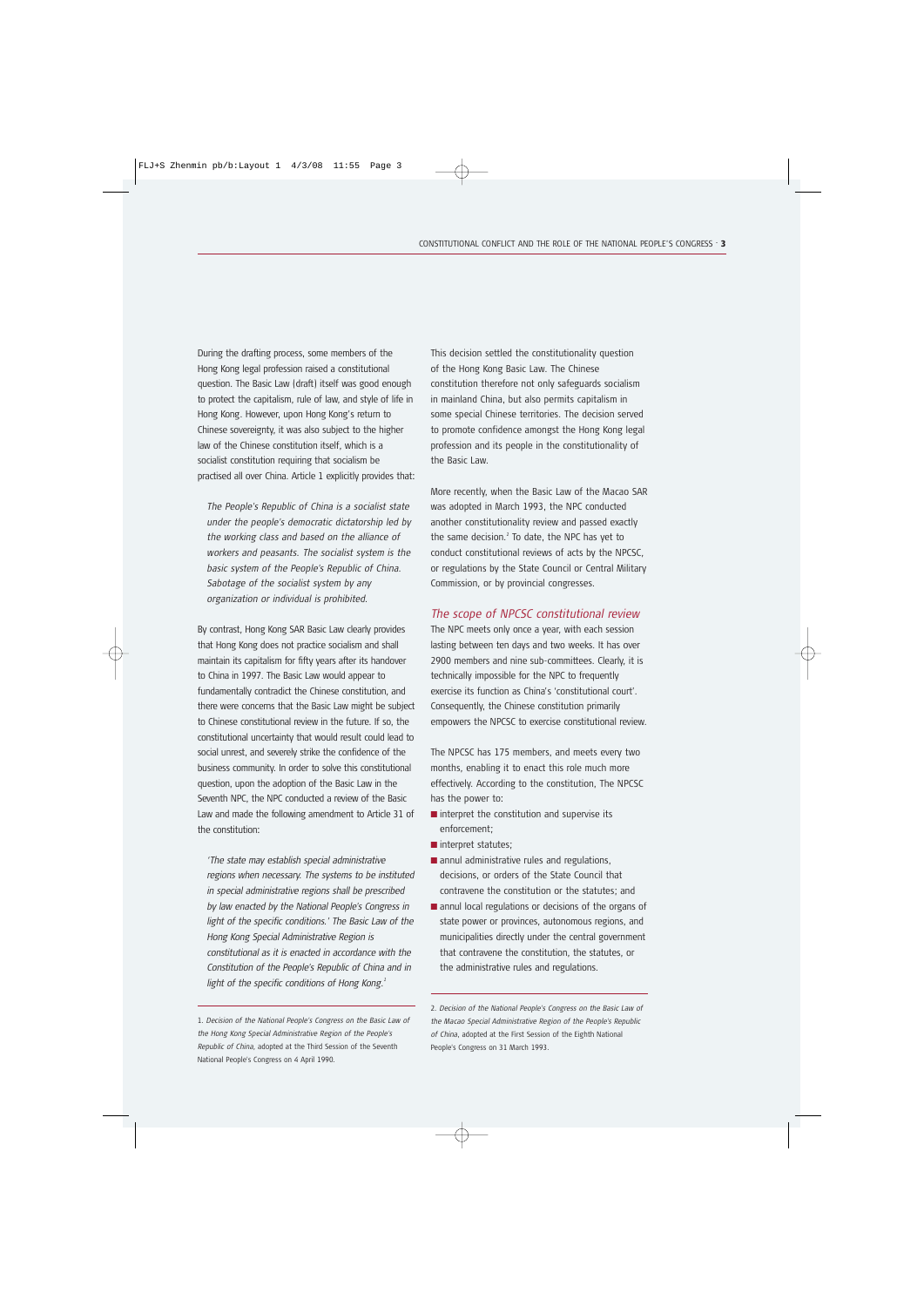In 2000, constitutional review by the NPCSC was formalized by the Law on Legislation.

According to Article 90 of the Law on Legislation, the following institutions can be the 'plaintiffs' to initiate the procedure: the State Council, the Central Military Commission, the SPC, the Supreme People's Procuratorate. What is revolutionary is that this Law also authorizes:

*'Other government bodies or social organizations, enterprises, institutions, and citizens who find that certain administrative regulations, local regulations, autonomous regulations, or separate regulations contravene the constitution or the laws may make a written suggestion to the Standing Committee of the NPC for review'*

For the first time in the history of the People's Republic of China, an individual citizen or an enterprise may file a constitutional complaint to the NPCSC. This establishes a direct link between citizens and the top constitutionality review body.

But what is the procedure by which this may actually be carried out? When such a written 'request' reaches the NPC Standing Committee and is accepted, The Law on Legislation (2000) provides a detailed, if complicated, procedure to proceed.<sup>3</sup> This new procedure is neither legislative nor judicial. What is most striking is that it introduces a type of 'hearing' proceeding which enables the defendant to argue before the NPC committees.

In June 2004, the NPC Standing Committee established a new working agency under its Legislative Affairs Commission to review whether legislation or government decisions comply with the constitution.

Whilst this marks significant progress, there is, however, much that can be further improved. For example, the plaintiffs do not have equal opportunity to argue before the committees. To successfully register a constitutional review claim is not easy.

Even if the application is accepted and the review is completed, the final decision is not currently publicized, though this may change in future. Moreover, only regulations made by the State Council and the provincial-level people's congresses are subject to this procedure. It is not clear whether constitutional review over a law is applicable. Most significantly, citizens cannot file a constitutionality review application to the NPCSC against a directive made by a ministry or commission under the State Council, even though individuals can do so against a regulation by the State Council itself. The constitutional question of these directives of Cabinet ministries and commissions are decided by the State Council through another procedure.<sup>4</sup> The scope of NPCSC constitutional review is clearly too limited, but significant progress has been made.

Since 2000, this procedure has been tried many times by institutions and individual citizens. Although the exact number of such cases are not publicized, media reports would suggest that there have been many cases that have tested this new constitutional review procedure. The applications are mainly from individual citizens, who raise issues concerning discrimination, equality, right to receive education, economic matters, and so on.

One special feature of this procedure is that any citizen can file a constitutional complaint to the NPCSC, even if he or she is not directly affected by the substance of the complaint, and it is not necessary that there be any actual dispute. By contrast, under the common law system, a person must have substantial relationship with the dispute and the dispute must actually exist before the parties file a constitutional review case to the court. Since 2000, many such kinds of constitutional review 'suggestions' are brought to the NPCSC.

In March 2003, Sun Zhigang, an employee at Guangzhou Daqi Garment Company was beaten to death at a penitentiary hospital just hours after

<sup>3.</sup> For a detailed description of the procedure, see Wang Zhenmin (2004) *Constitutional Review in China*. Beijing: China University of Political Science and Law Press, p. 116.

<sup>4.</sup> For detailed analysis of that system, see Song Dahan (2003) *A Practical Handbook for Record-making of Regulations, Directives and Other Regulatory Documents* Beijing: China Fazhi Press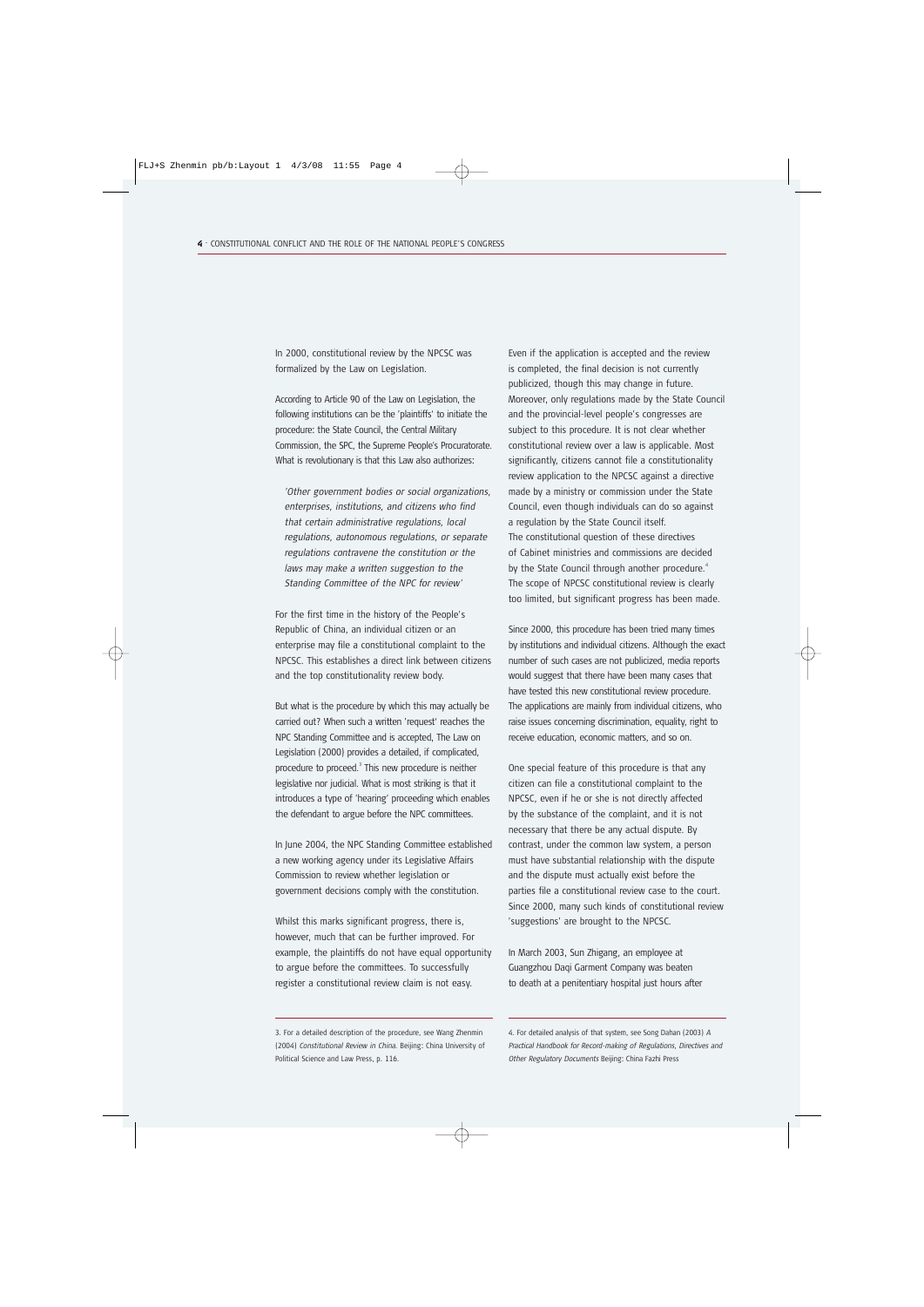being detained as a vagrant for not carrying identification. The State Council issued the *Measures for Internment and Deportation of Urban Vagrants and Beggars* in 1982 (hereafter referred to as the *Measures*), an administrative regulation which authorized the police to house urban vagrants and then deport them to their hometowns. Stirred up by Sun's case, three Doctor of Juridical Science (SJD) students in Beijing wrote to the NPCSC and appealed for a review of the constitutionality of the *Measures*. They argued that the constitution protects citizen's freedom of the person, whilst the Law on Legislation stipulates that any provisions concerning deprivation of the human rights and democratic rights of citizens must be made in the form of laws by the NPC or its Standing Committee. This being the case, the State Council does not have the power to deprive such rights through administrative regulations. This is the first high-profile, public test to the new constitutional review procedure provided by the Law on Legislation. The result was that the State Council took the initiative and abolished the regulation before the NPCSC took any action.

#### *Constitutional review and provincial courts*

Since this is a relatively new procedure, unfamiliar even to many lawyers, citizens or companies may still expect local courts to exercise constitutionality or legality review over a provincial regulation. For example, in 2002, a judge in Luoyang city, Henan Province ruled that a regulation of the Henan Provincial People's Congress conflicted with a national law and was thus invalid. The judge even abolished the provincial regulation in her decision, causing a constitutional crisis in Henan province. The Standing Committee of the Henan Provincial Congress demanded that the Provincial Higher Court re-try the case, claiming that even local regulations which do not comply with the Constitution and the national law, are under the jurisdiction of the NPCSC, not the court, in cases of constitutional review. Accordingly, the Henan Higher Court later re-tried the case and overturned the ruling.

In practice though, constitutional judicial review by ordinary courts does take place from time to time. In addition to the NPC and the NPCSC, local people's congresses and their standing committees are constitutionally obliged to supervise the enforcement of the constitution in their respective regions. According to Article 99 of the constitution, local people's congresses at different levels ensure the observance and implementation of the constitution, the statutes, and the administrative rules and regulations in their respective administrative areas. Some provincial congresses have formalized local constitutional supervision procedure.

#### *The SPC and constitutional review*

According to the Chinese constitution, the power to interpret the constitution and laws belongs to the NPCSC, not the Supreme Court. The interpretation by the NPCSC is final and authoritative, and must not only be obeyed by all administrative bodies and social organisations, but also be followed by courts in deciding specific cases.

Subject to this condition, the NPCSC authorizes the SPC to give judicial interpretations on the application of laws and regulations in deciding cases. Such judicial interpretations by the SPC are confined to issues arising from specific application of laws and regulations in the judicial process, and should not contradict the original intent of the laws and regulations. While the interpretations by the NPCSC are primary in nature, the judicial interpretations are secondary. Likewise, according to Hong Kong and Macao Basic Laws, under the 'one country two systems' policy, Hong Kong and Macao judiciaries are also authorized by the NPCSC to interpret the Basic Law in the judicial process.

# *Constitutional interpretation and adjudication*

Although the SPC, Hong Kong, and Macao judiciaries are authorized by the NPCSC to interpret laws in settling disputes, this authorization is conditional. Under certain circumstances, the SPC, Hong Kong and Macao judiciaries are constitutionally required to submit the provisions at issue to the NPCSC for a final interpretation before the courts make a final ruling. For the Beijing-based SPC, according to Article 42 of the 2000 Law on Legislation, these circumstances include: 1) when the stipulations of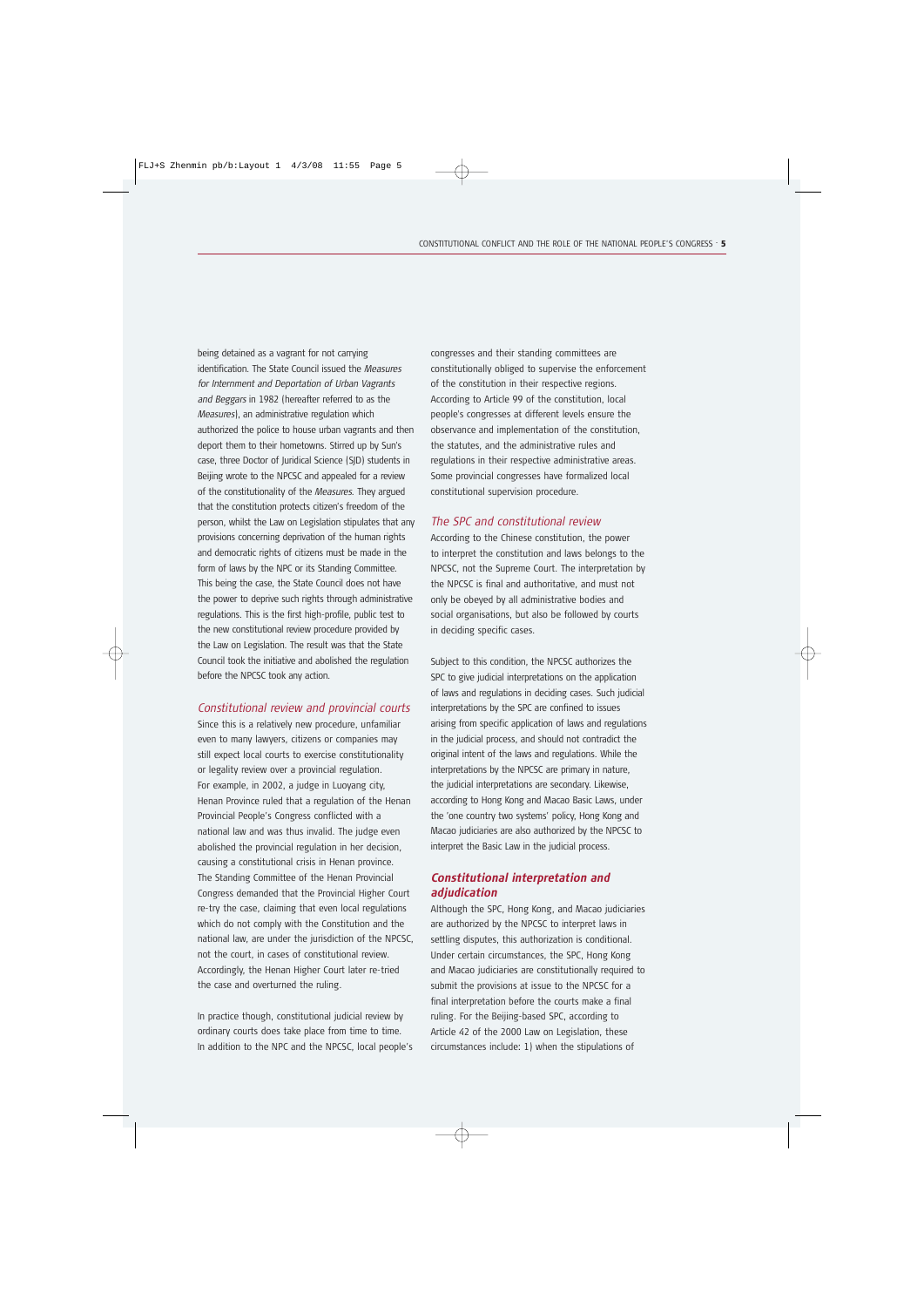the laws require clearer and specific meanings; 2) after the laws have been promulgated, there appear new circumstances which require stipulations on the basis of their application, the SPC cannot interpret the law on its own and must request the NPCSC for a final interpretation before rendering a final decision. This provides the basis of the constitutional link between the NPCSC interpretation and the ordinary court system.

For the Hong Kong and Macao courts, if a Basic Law provision to be interpreted relates to matters within the jurisdiction of the central government or to central-SAR relations, the Hong Kong and Macao Courts of Final Appeal shall, before a non-appealable final judgment is rendered, petition the NPCSC for interpretation of the provision at issue. When a Hong Kong or Macao court applies the said provision, the interpretation by the NPCSC shall be followed, but previous judgments are not affected. If the NPCSC decides to interpret certain provisions of the Basic Law, it must consult its Committee for the Basic Law (Article 158, Hong Kong Basic Law and Article 143 of Macao Basic Law).

Under the common law system, the power of final legal interpretation and the power of final adjudication are exercised in a unified way by the highest court (the court of final adjudication). Under China's constitutional system, however, the power of final constitutional interpretation and the power of final adjudication are not exercised by the same body but rather by two separate bodies; that is, by the NPCSC and the courts including the SPC in Beijing and Hong Kong/Macao courts.

Under the 'one country, two systems' arrangement, China still has only one body that exercises the power of final interpretation of the constitution and its laws (that is, the NPCSC), but so far there are three bodies that exercise the power of final adjudication (the SPC in Beijing and the two SAR Courts of Final Appeal in Hong Kong and Macao). Among these three courts of final adjudication, no one is subordinated to another, with each one exercising its own power of final adjudication in its respective jurisdiction. However, they are all subject to the final constitutional and legal interpretations by the NPCSC. The final constitutional and legal interpretation powers are unified, even though the power of final adjudication is exercised separately by three courts of final appeal respectively based in Beijing, Hong Kong, and Macao.

#### *NPCSC constitutional interpretation*

According to the Chinese doctrine of constitutional and legal interpretation, the power of constitutional and legal interpretation is ancillary to the highest state power. The power to interpret the constitution and laws is a power belonging to the NPCSC, distinct from, but equally as important as its legislative, supervisory, resolution-adopting, and appointment/removal powers. The NPCSC is both a legislative body and a body for supreme constitutional interpretation. Its constitutioninterpreting action is neither judicial nor legislative, but rather a special interpreting procedure in nature.

Under the Chinese legal interpretive theory, the purpose of law-interpretation is to ascertain the legislative intent and precise meaning of legal provisions, and the legislative body is deemed to have a clearer understanding of the precise meaning of legal provisions than do other state bodies, including judicial bodies. Moreover, from a procedural standpoint, the NPCSC's legislative function and its law-interpreting function are exercised separately through different procedures.

# *Procedure for the enactment of NPCSC interpretations*

Unlike its regular legislative procedure, the interpretation procedure adopted by the NPCSC is special in the following ways.

The first difference lies in the initiation of the interpretive procedure. The State Council, the Central Military Commission, the SPC, the Supreme People's Procuratorate, and the special committees of the NPC and people's congresses of the provinces, autonomous regions, and municipalities directly under the central government may ask the Standing Committee for interpretations of law (Article 43 of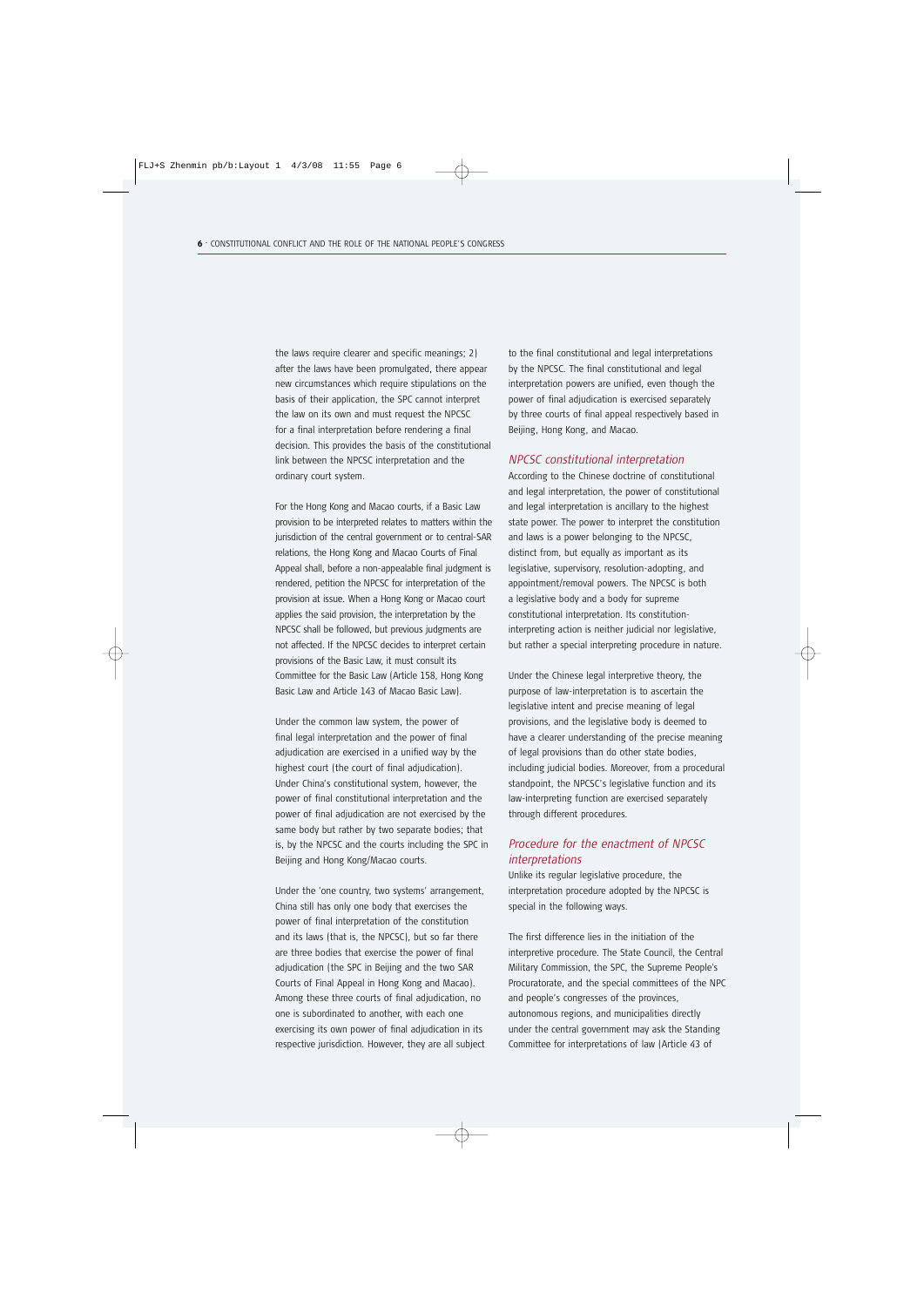the 2000 Law on Legislation). Of course the NPCSC can also interpret laws on its own initiative. This Law does not mention whether or not the parties can file an interpretation application to the NPCSC.

For the two Basic Laws, there are three bodies empowered to potentially initiate the NPCSC's interpretive mechanism: one is the NPCSC acting on its own initiative; the second is the State Council requesting the NPCSC to interpret the Basic Law; and the third is the Court of Final Appeal of the Hong Kong SAR.

Section Four of Chapter Two of the Law on Legislation specifically provides for the 'interpretation of laws'. *The NPCSC Working Procedure on the Interpretation of Laws* adopted at the Twelfth Chairmen's Meeting of the Tenth NPCSC in 2004 further specifies and regularizes detailed working procedures for the interpretation of laws. When interpreting the Basic Laws, the NPCSC, in addition to complying with these procedural requirements, meticulously made certain special arrangements. For example, prior to the interpretation of the Basic Law by the NPCSC in 2005, the NPCSC designated senior officials to hold 'discussion sessions' in Shenzhen to hear the opinions of Hong Kong people, particularly the opinion of the legal community, including persons who opposed interpreting the Basic Law or who held a different view on interpreting the Basic Law. These sessions were in effect similar to pre-trial hearings. Another respect in which interpretation of the Basic Law by the NPCSC differs from its interpretation of other laws is that the Committee for the Basic Law under the NPCSC must be consulted.

### *Interpretive cases by the NPCSC*

According to Chen Sixi, the director general of the Constitutional Affairs Section of the Legislative Affairs Commission of the NPC, before 1996, although the NPCSC did interpret laws several times, some of these actions were not specially identified as 'legal interpretations', though some would argue that these were not, in fact, interpretations but general NPCSC decisions. After careful research, his

opinion is that the NPCSC has made constitutional and legal interpretations at least thirty-two times since 1954. There were fourteen interpretations from 1954 to 1960,<sup>5</sup> one in 1978, three from 1981 to 1995, and fourteen since 1996.<sup>6</sup> Some of them were requested by the SPC or the Supreme People's Procuratorate. Among the fourteen interpretations since 1996, nine applied to the Criminal Law, two concerned the application of China Nationality Law to Hong Kong and Macao, and three concerned Hong Kong Basic Law.<sup>7</sup>

# *Suggested reforms of the constitutional adjudication mechanism*

Alongside China's developing dispute resolution mechanisms such as the improving court system, arbitration, mediation, and so forth, the dispute resolution function of the NPC and the NPCSC are also being strengthened. To further this goal and continue in this direction, the NPC and the NPCSC need to continue to develop both institutionally and systemically. Even though the constitutional review and constitutional interpretation procedures have been improved since 2000, they remain too complicated to enable efficient implementation.

In the long term, it would be much more practical if these important functions were separated institutionally from the routine legislative and supervisory functions of the NPC and the NPCSC. A constitutional council or committee would be a much more suitable body through which China could establish its constitutionalism and rule of law. Some commentators have suggested that the SPC should be authorized to discharge the business of constitutional review and constitutional interpretation.

<sup>5.</sup> The Chinese constitution was passed by the First NPC in 1954. The current constitution was enacted by the Fifth NPC in 1982. 6. See Chen Sixi *On Legislative Interpretation in China*. International Conference on Hong Kong Basic Law, City University of Hong Kong, 22–23 June 2007.

<sup>7.</sup> The three interpretations took place respectively on 26 June 1999, 6 April 2004, and 24 April 2005.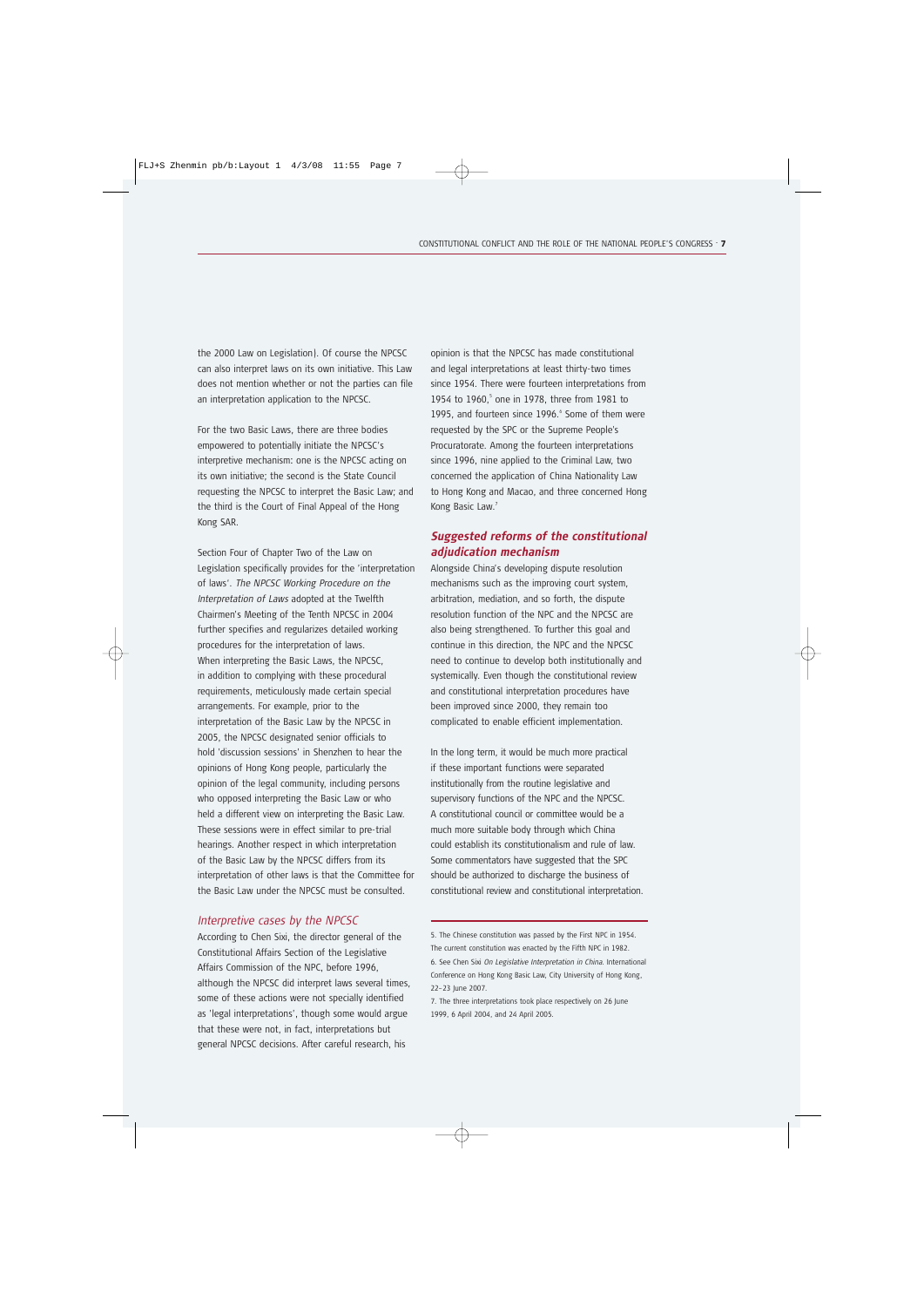This is not realistic simply because the people's congresses system is China's fundamental political system. Moreover, the ordinary courts do not have the credibility necessary to exercise this important power.

Notwithstanding this, if a constitutional council or committee is established, the responsibility of the ordinary courts in protecting fundamental constitutional rights should not be discharged completely. What the ordinary courts should not do is to conduct abstract

constitutional review over acts, regulations, and constitutional interpretation. There should be a division of labour between the would-be constitutional council or committee and ordinary courts, whereby the constitutional council or committee is responsible for abstract constitutional review and constitutional interpretation, whilst the ordinary courts assume responsibility for protecting the concrete fundamental constitutional rights of citizens.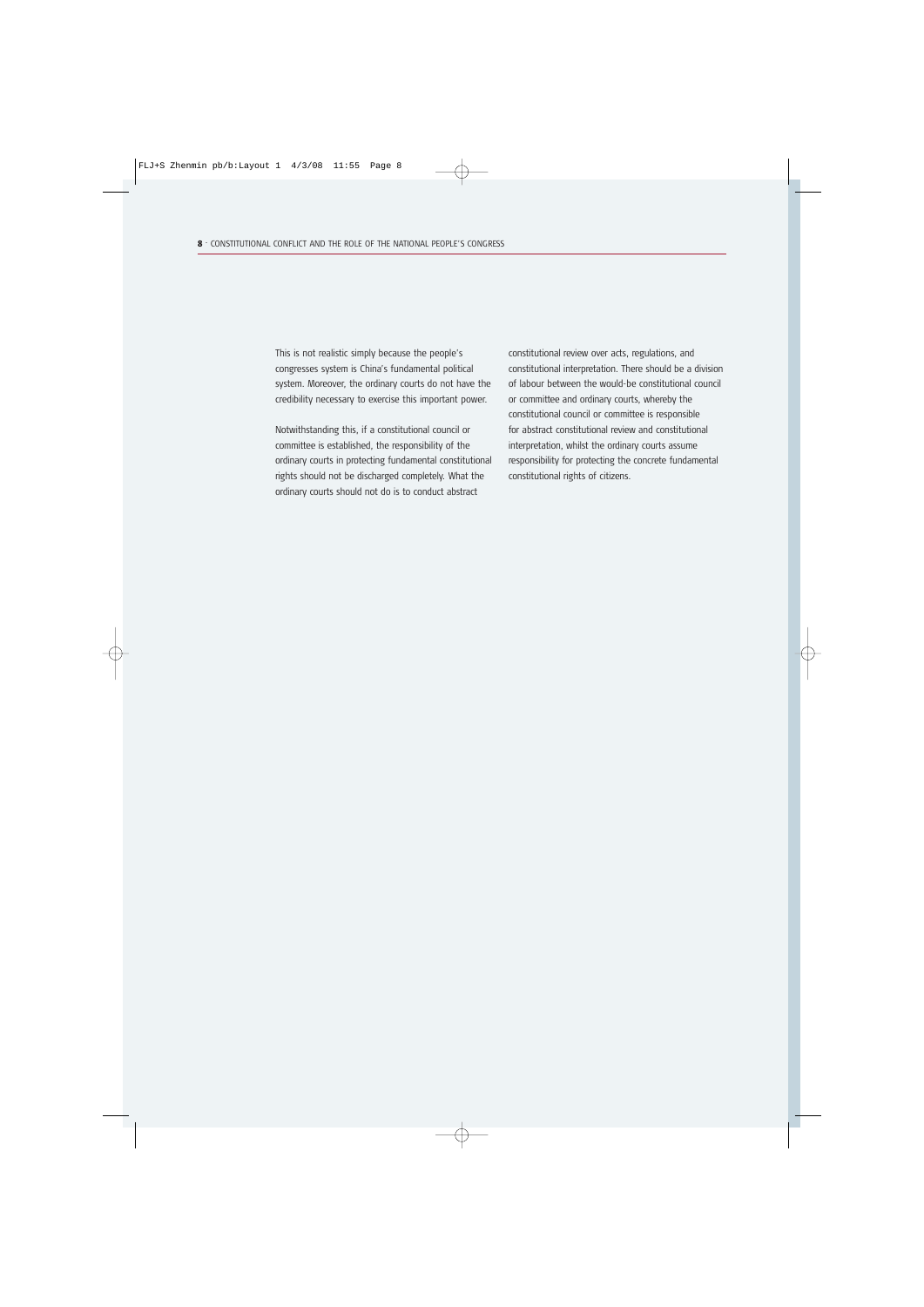